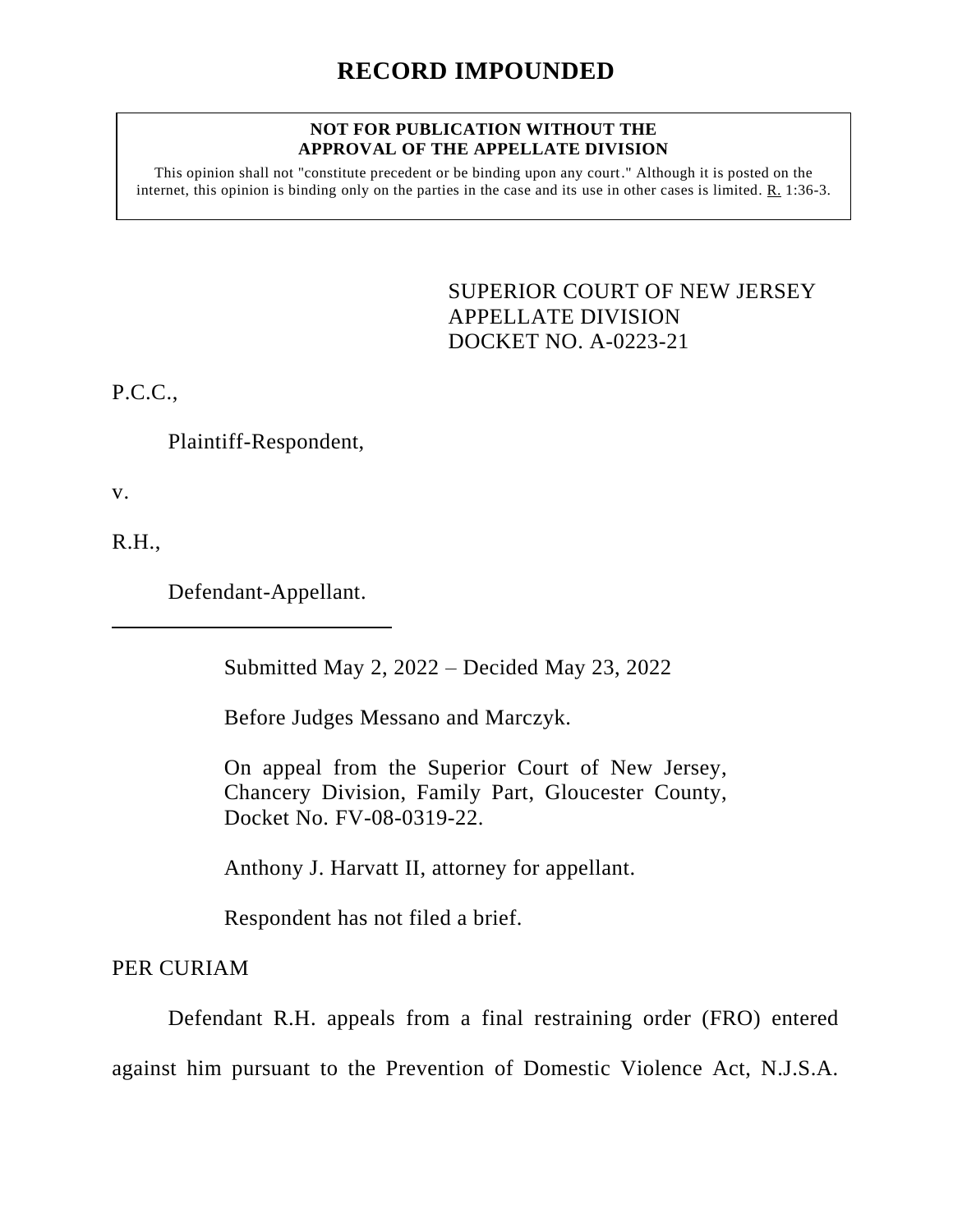2C:25-17 to -35 (PDVA). Following our review of the record and applicable legal principles, we reverse and remand for further findings.

## I.

Plaintiff P.C.C. and defendant were students at Rowan University and lived together in an off-campus apartment. The parties owned four cats, and the apartment became infested with fleas. The dispute between the parties arose from a disagreement over who was responsible for vacuuming the apartment to help mitigate the flea problem. Both parties were unrepresented at the hearing in the Family Part.

Plaintiff testified that on September 7, 2021, defendant returned to the apartment after being away for five days while working. He began texting her as to why she had not vacuumed the apartment. She indicated he was getting "very hostile" with her. Plaintiff believed it was her responsibility to do the laundry, but not to vacuum, and asserted defendant subsequently burst into her room and started screaming and telling her he was going to go crazy if her friends did not leave. In addition, he was shaking his fists, and plaintiff was terrified. She further stated this was not the first time this had happened and that she was previously brought to the "brink of suicide" because of how intense things were in the apartment. She said she was scared of being threatened.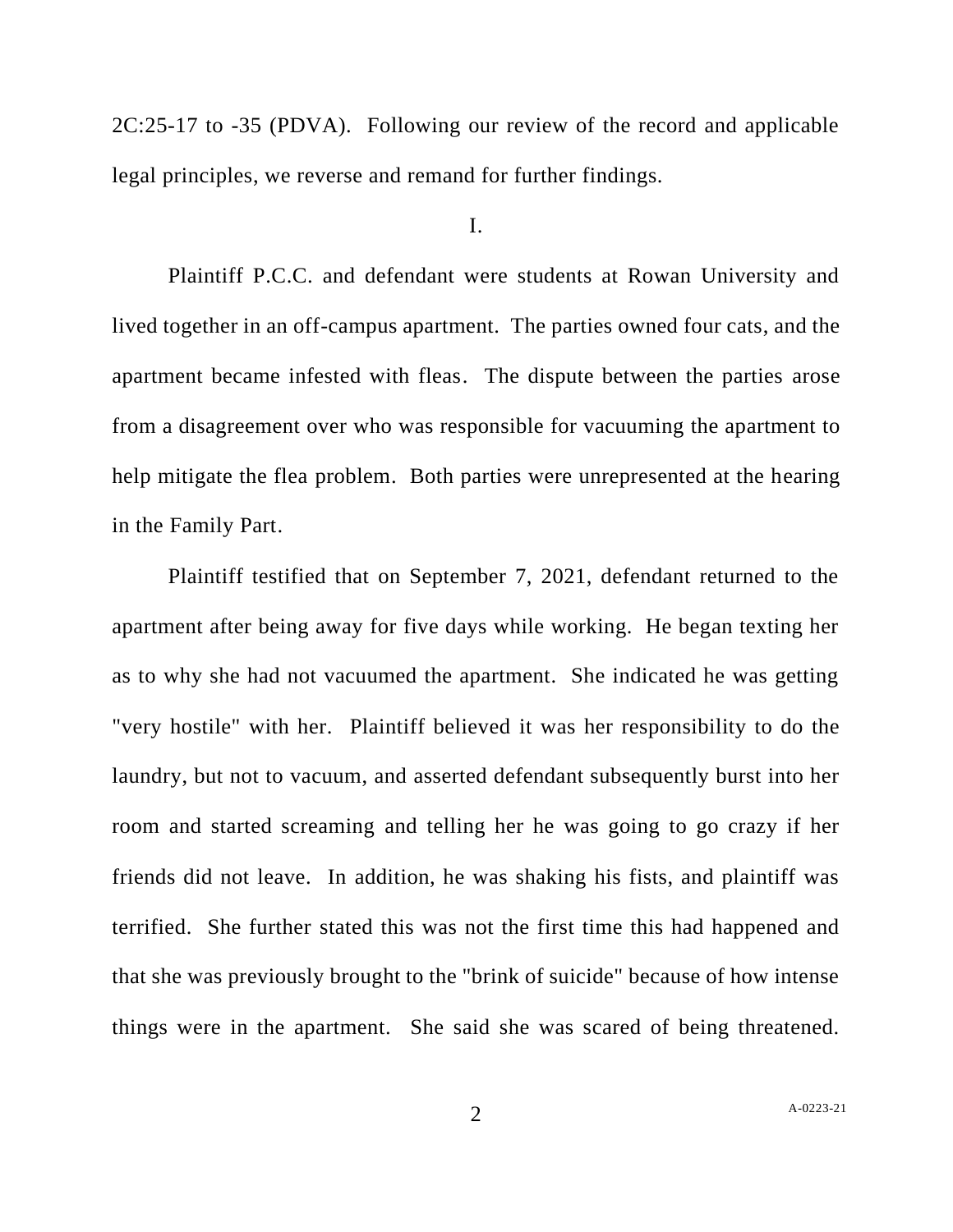Plaintiff alleged she was in in-patient treatment for three weeks trying to recover from the emotional and "almost physical" abuse that occurred over the past year of being defendant's roommate. The trial judge then asked defendant if he had any other place to live. Defendant responded he did not and that he sleeps in his car.

Plaintiff's friend M.C. was at the apartment during the incident and testified on plaintiff's behalf. She indicated plaintiff and defendant got into an argument over vacuuming the flea-ridden apartment. She claimed defendant continued to become belligerent and eventually raised his fists and shook them at plaintiff as if he was going to get physical.

Defendant testified he worked a second job and was away from the apartment from Friday afternoon until late Monday night. Prior to leaving, he alleged the parties agreed defendant would pick up medicine for the cats, and plaintiff would be responsible for vacuuming the apartment. After arguing back and forth through text messaging, he went into her room and tried to "reason it out," but things quickly escalated. He conceded he raised his voice and began shaking due to his anxiety and because he "wasn't being listened to." He asked plaintiff's friends to leave the apartment, but they refused. He is not sure why they believed he was going to get violent, but surmised it was because of his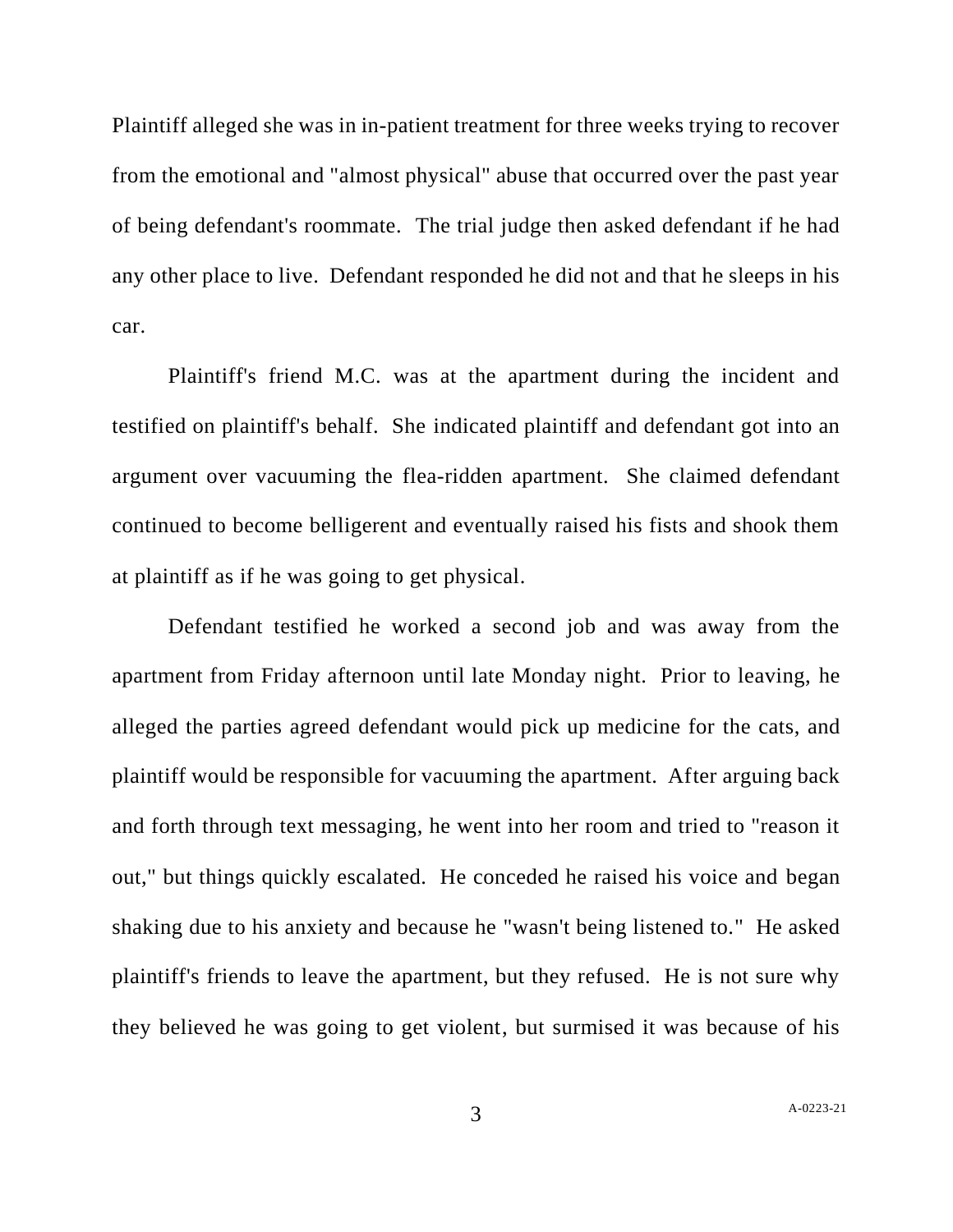stature and because he was shaking and being loud. He further acknowledged he may have been talking with his fists closed, however, he never intended to provoke fear and he is not a violent person. Police arrived and a temporary restraining order (TRO) was subsequently issued.

## II.

Immediately following the hearing, the trial court rendered an oral

decision. Specifically, the court indicated:

. . . .

[O]n September 7th, [plaintiff] indicates that the argument began over laundry, cat fleas, vacuuming.

She indicates that when she asked [defendant] to participate in those activities that he became essentially irate. He basically confirms that. He indicates that he did, in fact, approach her with a closed fist, and he doesn't really know why they felt that they were threatened, although he assumed that it was because of his stature, his demeanor and his threatening with his closed fists. And likewise through the testimony of the witness who confirmed [plaintiff's] testimony.

Regrettably, this is the Superior Court of New Jersey and we're talking about domestic violence[.]

[I]t would be very simple for you simply to move out.

At that point, defendant responded, "[o]f course." The trial court then continued,

"[b]ut since you're reluctant to do that, I'm going to enter a final restraining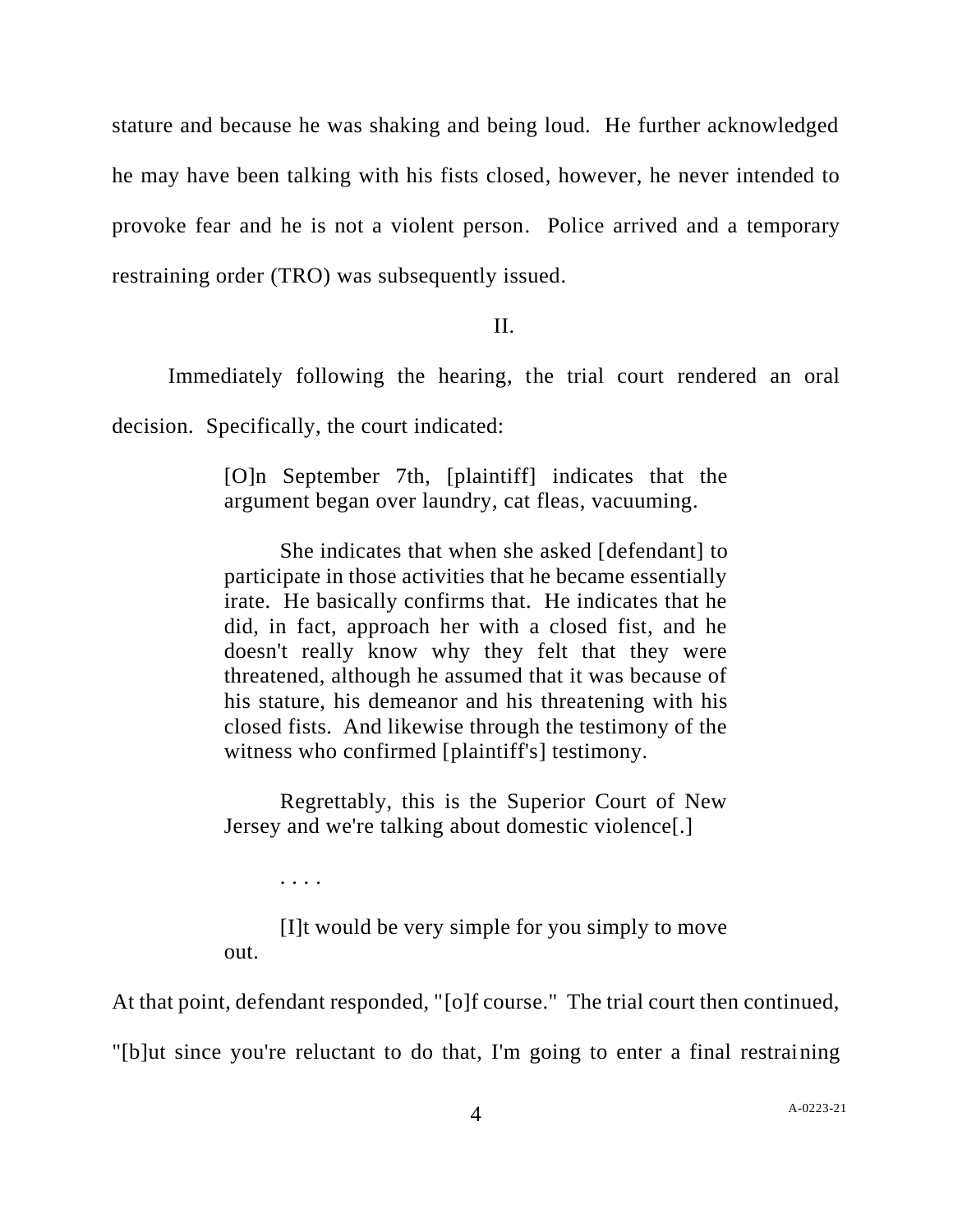order, so you're going to move out. You're not going back there." This appeal followed.

Defendant contends the trial court failed to make a specific finding regarding a predicate offense. Defendant further argues the trial court never determined defendant's conduct had a purpose to harass, and the verbal insults or arguments were akin to domestic contretemps and did not rise to the level of harassment. Defendant avers the trial court's decision is not supported by adequate, credible evidence. Defendant further asserts the trial court failed to follow the two-step procedure articulated in Silver v. Silver, 387 N.J. Super. 112 (App. Div. 2006). Lastly, defendant claims the trial court failed to make appropriate findings of fact and conclusions of law.

#### III.

Our scope of review is limited when considering an FRO issued by the Family Part. See D.N. v. K.M., 429 N.J. Super. 592, 596 (App. Div. 2013). That is because "[w]e grant substantial deference to the trial court's findings of fact and the legal conclusions based upon those findings." Ibid. "The general rule is that findings by the trial court are binding on appeal when supported by adequate, substantial, credible evidence." Cesare v. Cesare, 154 N.J. 394, 411- 12 (1998). Deference is particularly appropriate where the evidence is largely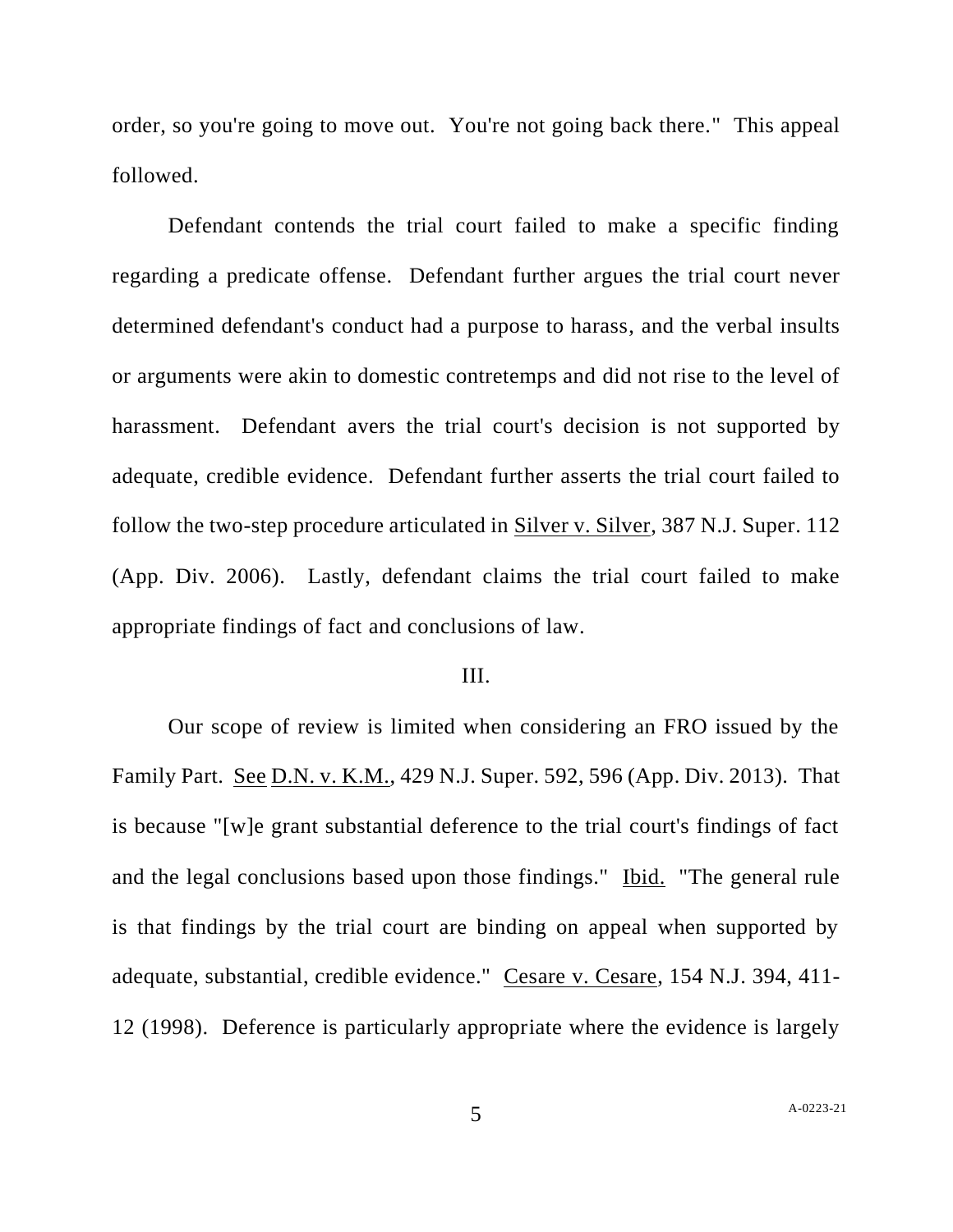testimonial and hinges upon a court's ability to make assessments of credibility. Id. at 412. We review de novo the court's conclusions of law. S.D. v. M.J.R., 415 N.J. Super. 417, 430 (App. Div. 2010).

The entry of an FRO requires the trial court to make certain findings, pursuant to a two-step analysis. See Silver, 387 N.J. Super. at 125-27. Initially, the court "must determine whether the plaintiff has proven, by a preponderance of the credible evidence, that one or more of the predicate acts set forth in N.J.S.A. 2C:25-19(a) has occurred." Id. at 125. The trial court should make this determination "in light of the previous history of violence between the parties." Ibid. (quoting Cesare, 154 N.J. at 402). Secondly, the court must determine "whether a restraining order is necessary, upon an evaluation of the factors set forth in N.J.S.A.  $2C:25-29(a)(1)$  to  $-29(a)(6)$ , to protect the victim from an immediate danger or to prevent further abuse." Silver, 387 N.J. Super. at 127 (citing N.J.S.A. 2C:25-29(b) (stating, "[i]n proceedings in which complaints for restraining orders have been filed, the court shall grant any relief necessary to prevent further abuse")); <u>see also J.D. v. M.D.F.</u>, 207 N.J. 458, 476 (2011).

A trial court is required to make specific findings of fact and state its conclusions of law. R. 1:7-4(a) (requiring the court in non-jury trials "by an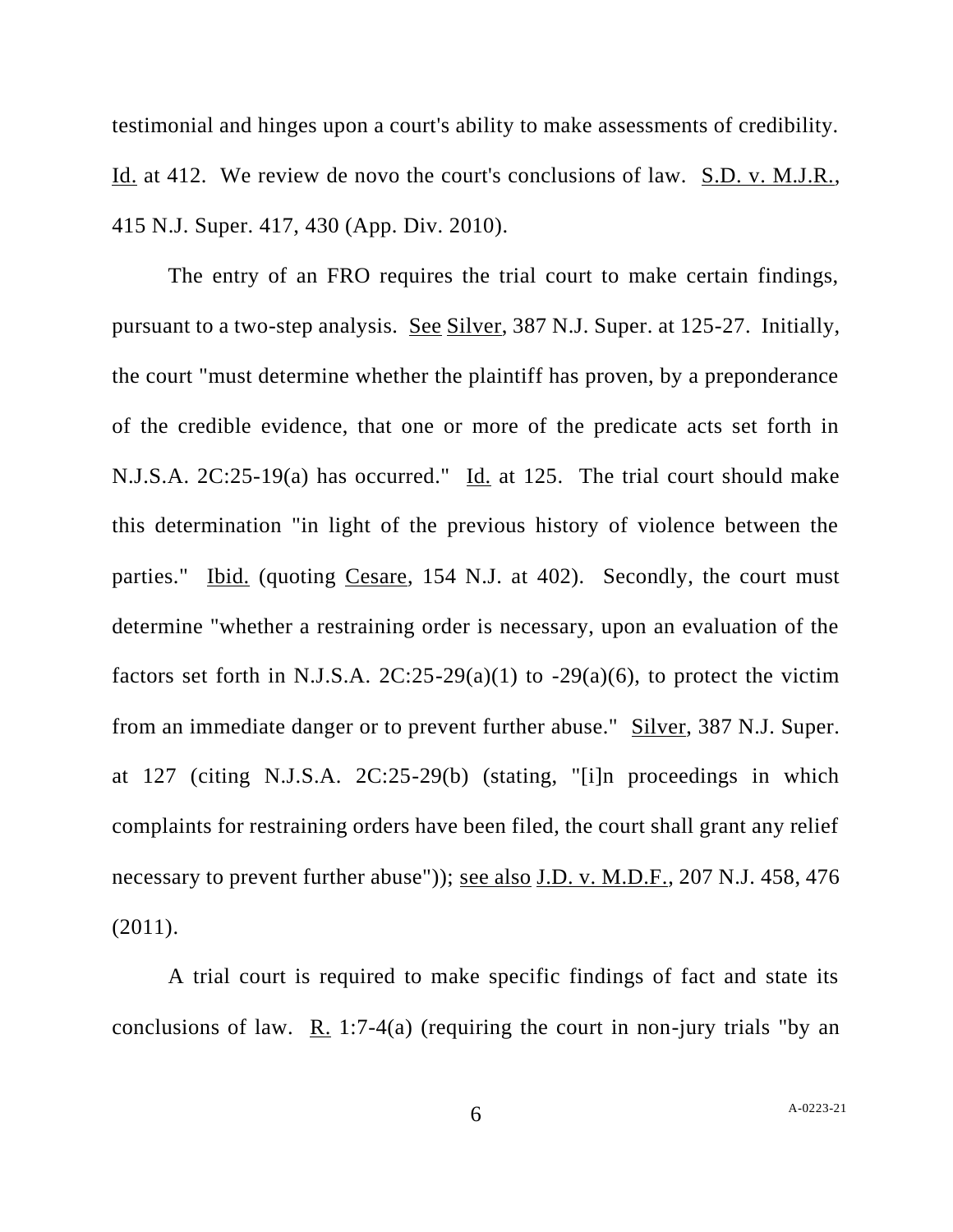opinion or memorandum decision, either written or oral" to "find the facts and state its conclusions of law"); see also Elrom v. Elrom, 439 N.J. Super. 424, 443 (App. Div. 2015). As our Supreme Court has long recognized, the lack of sufficient findings of fact and conclusions of law does a disservice to this court's informed review of any matter. See Curtis v. Finneran, 83 N.J. 563, 569-70 (1980) (observing "[n]aked conclusions do not satisfy the purpose of R. 1:7-4"). As the Court stated in R.M. v. Supreme Court of New Jersey, 190 N.J. 1, 12 (2007), factual findings are "fundamental to the fairness of the proceedings and serve<sup>[]</sup> as a necessary predicate to meaningful review . . . . " See also Ducey v. Ducey, 424 N.J. Super. 68, 74 (App. Div. 2012). "The absence of adequate findings . . . necessitates a reversal . . . ." Heinl v. Heinl, 287 N.J. Super. 337, 347 (App. Div. 1996).

Based on the current record, we cannot determine from the trial court's truncated oral decision the rationale for its determination to grant the FRO. The court failed to address the elements of harassment and made no reference to harassment as a predicate offense under the PDVA. N.J.S.A. 2C:33-4; N.J.S.A. 2C:25-19(a)(13). The court also made no finding that defendant acted "with a purpose to harass." Moreover, with respect to Silver's second prong, the court conducted no analysis as to whether restraints were necessary "to protect the